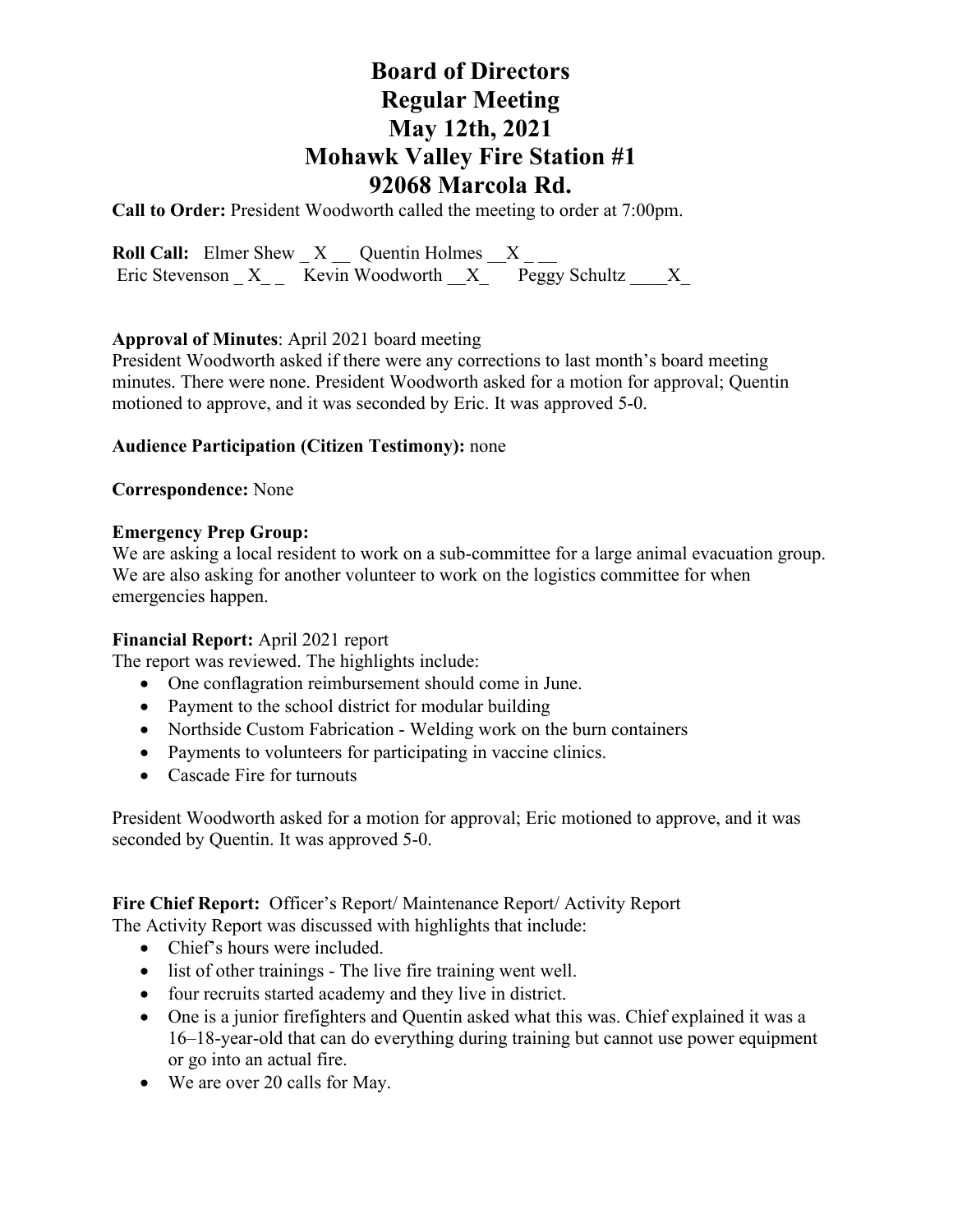# **Board of Directors Regular Meeting May 12th, 2021 Mohawk Valley Fire Station #1 92068 Marcola Rd.**

## **Maintenance Report**

The Maintenance Report was not included but was discussed. The highlights include:

- Working on 1441 repairs
- Minors repairs to get the sprinkler system working.
- Lawn maintenance
- Welding repairs
- 1460 rack built.
- Smoke detectors installs.
- Dealing with the insurance companies on the rescues. President Woodworth asked about the updates on the rescues and Elmer asked how the accident happened. It was explained how the accident happened and we are waiting for the custom orders.

#### **Old Business**:

1. Grants

We have not heard about the seismic grant. We received the OSFM wildland equipment grant. It will get us four BK radios. President Woodworth asked what they would do. They are more powerful, easier programmable, good for out of district. It will also come with a bay station.

2. COVID 19 Update

One of the dispatchers passed away and the fiancée is tied to our fire department. We showed our support.

3. Projects

The modular building will be looked at again during next budget year but done for now. We are getting a new command vehicle and reordering our rigs to different positions. We are hoping for no light apparatus replacements in the next 10 years.

4. Chief's Review

President Woodworth wants signature and date lines on the reviews. Chief showed them a template that we use for paid staff. Chief will create a review form that is tied to his contract to show the board.

### **New Business:**

1. Budget Resolution

The public was notified that this was the month we were adopting the budget. The packet didn't include the second page of this resolution, but it was included in the emailed one. President Woodworth read resolution No. 2021-07. President Woodworth asked for a motion for approval; Eric motioned to approve, and it was seconded by Quentin. It was approved 5-0.